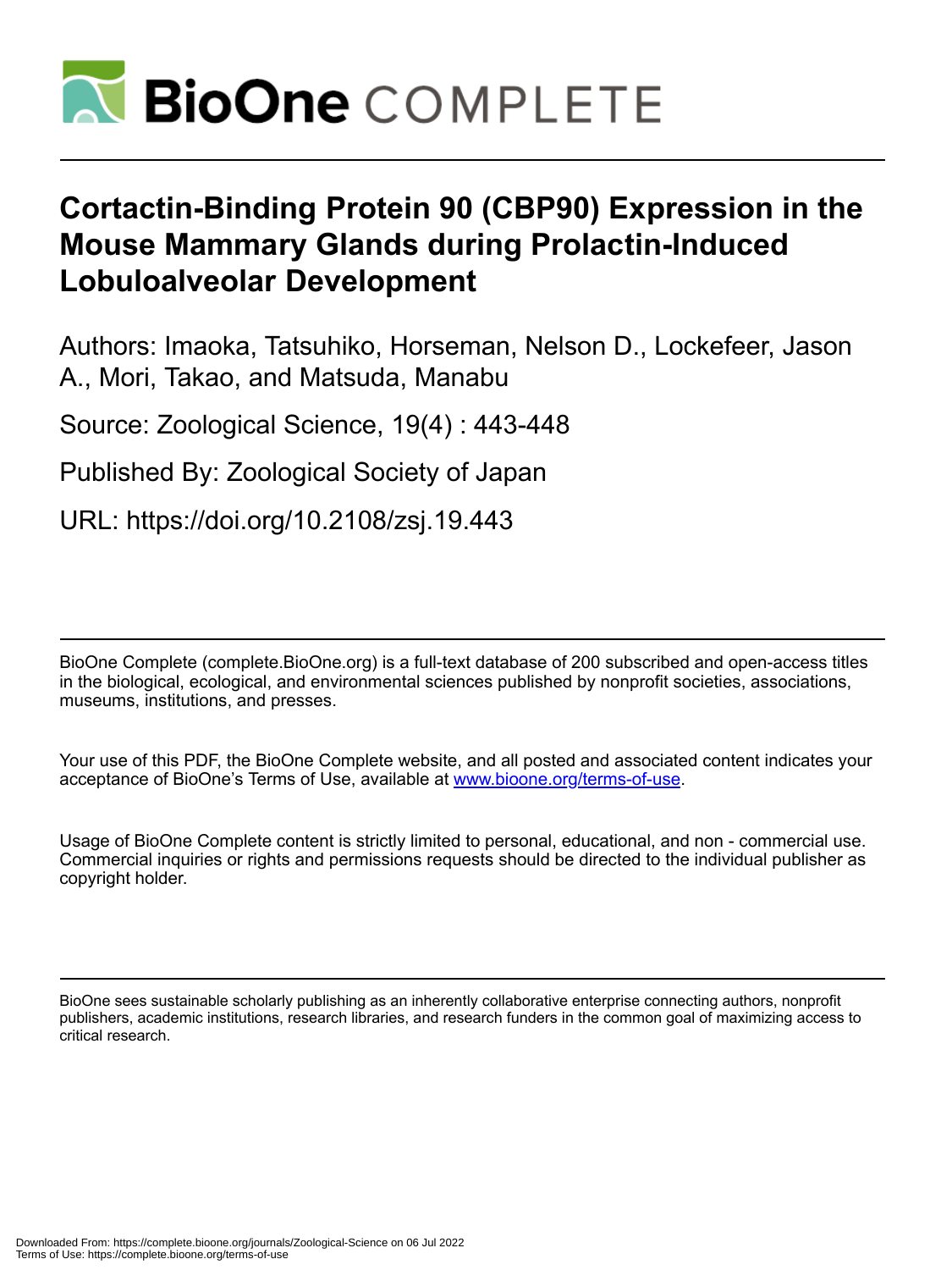# **Cortactin-Binding Protein 90 (CBP90) Expression in the Mouse Mammary Glands during Prolactin-Induced Lobuloalveolar Development**

Tatsuhiko Imaoka<sup>1,2</sup>, Nelson D. Horseman<sup>2</sup>, Jason A. Lockefeer<sup>2</sup>, Takao Mori<sup>1</sup> and Manabu Matsuda<sup>1,2\*</sup>

1 *Department of Biological Sciences, Graduate School of Science, University of Tokyo, Tokyo, Japan,* 2 *Department of Molecular and Cellular Physiology, University of Cincinnati Medical School, Cincinnati, Ohio 45267, USA*

**ABSTRACT**—We have previously performed suppression subtractive hybridization to identify genes that were induced during prolactin (PRL)-driven lobuloalveolar development of the mammary gland. This suggested that cortactin-binding protein 90 (CBP90), which is known to be a brain-specific protein that binds to cortactin, was expressed under the regulation of PRL in the mammary glands (preliminary observation). In this study, the expression of CBP90 was examined in the mammary glands of mice under manipulated hormonal circumstances. PRL treatment by 9 days of pituitary grafting induced CBP90 expression in the normal mammary glands but not in the cleared fat pads, while cortactin was expressed constitutively in both the normal mammary glands and the cleared fat pads. Unlike milk proteins, longer treatment with PRL (36 days of pituitary grafting) did not increase the expression level of CBP90 mRNA, while it slightly increased the cortactin mRNA level. Mammary CBP90 mRNA expression was induced by pituitary grafting but not by progesterone treatment in PRL-deficient mice, while pituitary grafting induced mammary CBP90 expression in ovariectomized PRL-deficient mice only when estrogen and progesterone were appropriately supplemented to permit the formation of alveolar buds. The CBP90 protein was detected by immunohistochemistry in the luminal epithelium of the alveolar buds and more faintly in the ductal epithelium. Thus, from the unique expression pattern, CBP90 may be useful as a molecular marker for the hormone-stimulated development of mammary alveolar buds.

**Keywords**: mammary gland, cortactin-binding protein 90, lobuloalveolar development; prolactin knockout mouse; molecular marker

#### **INTRODUCTION**

The mammary gland originates from a simple ductalalveolar system that invades the cutaneous fat pad with branching to form an advanced ductal-alveolar system after puberty. The ductal system becomes decorated with alveolar buds to form a lobuloalveolar system during maturation and pregnancy, and finally produces milk during lactation (Horseman, 1999). Studies on gene-disrupted mice have shown that prolactin (PRL) and its paralogues from the placenta are essential for the genesis, development and maintenance of the alveolar buds as well as for lactation

\* Corresponding author: Tel. +81-3-5841-4439; FAX. +81-3-5841-4439. E-mail: matsudam@biol.s.u-tokyo.ac.jp (Horseman, 1997; Brisken *et al.*, 1999; Vomachka *et al*., 2000). Although the morphological and physiological changes in the mammary glands associated with pregnancy and lactation are fascinating at any steps, studies on lactogenic hormone actions have generally been focused on the biosynthesis of milk proteins and carcinogenesis. How lactogenic hormones direct the development of the alveolar buds and what molecules are involved in the reorganization of mammary physiology have been less explored, although the roles of some molecules such as transforming growth factor-β, parathyroid hormone-related protein (PTHrP) and osteoprotegrin ligand (OPGL) have been successfully reported in the developing mammary glands (Gorska *et al*., 1998; Dunbar and Wysolmerski, 1999; Fata *et al*., 2000). Accumulation of information on the expression of many other genes is necessary for the better understanding of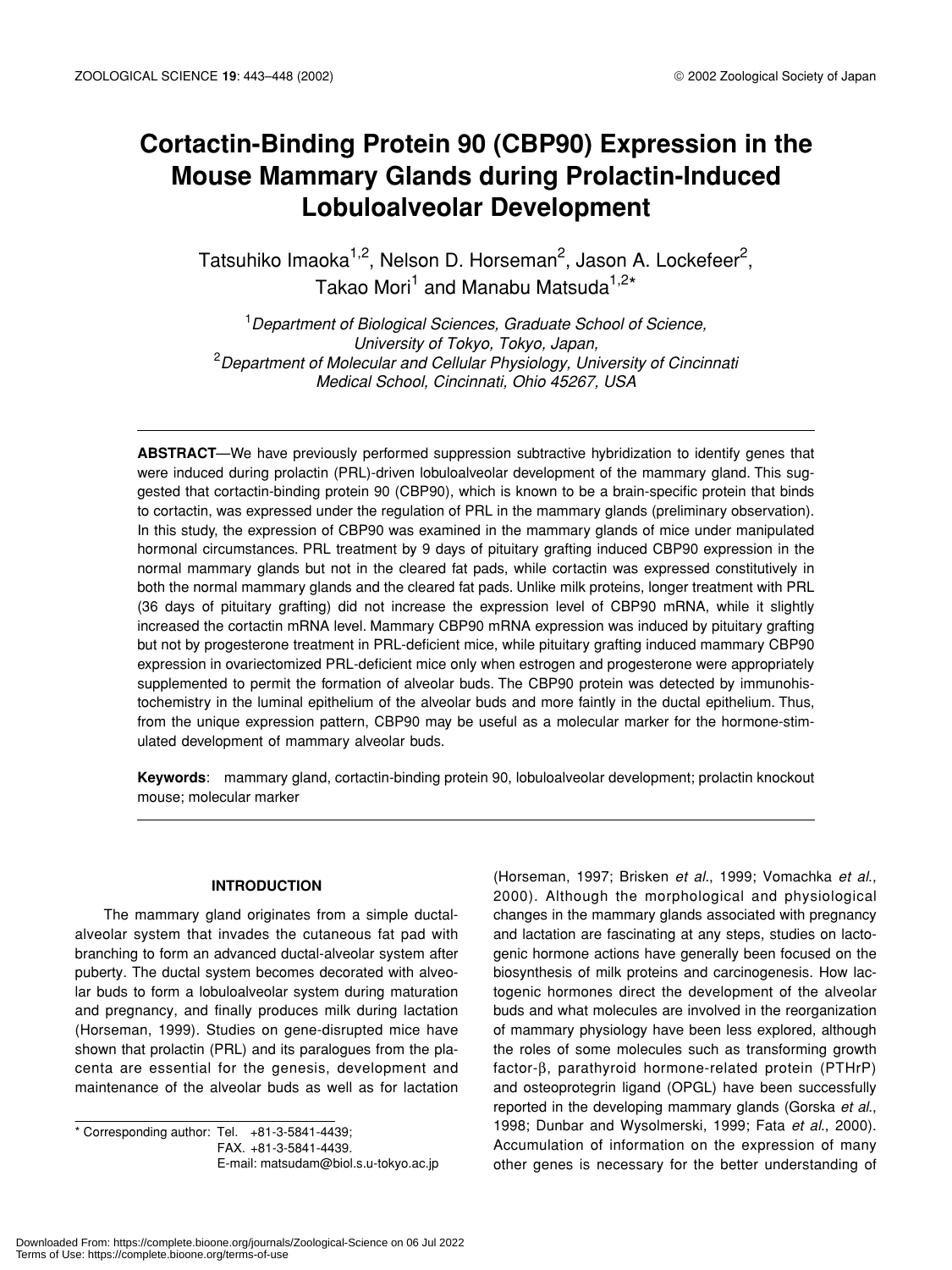| Gene<br>Name |           | 3')<br>Primer Sequences (5'      | Amplified<br>region<br>(nt) | Product<br>Size<br>(bp | Annealing<br>Temperature<br>(°C) | Number<br>of<br>Cycles |
|--------------|-----------|----------------------------------|-----------------------------|------------------------|----------------------------------|------------------------|
| CBP90        | Sense     | CCTACGGTGCACAGTTTACATTCAC        | 1267-2146                   | 880                    | 62                               | 29                     |
|              | Antisense | <b>TGACATTTCCCTGGGCAGCAGCTTG</b> |                             |                        |                                  |                        |
| Cortactin    | Sense     | TTGACAAGGACAAGGTGGATAAAAG        | 602-1265                    | 664                    | 64                               | 30                     |
|              | Antisense | TCATAGATGGGGCTGGAGGGTGGTC        |                             |                        |                                  |                        |
| <b>GAPDH</b> | Sense     | ACCACAGTCCATGCCATCAC             | $520 - 971$                 | 452                    |                                  |                        |
|              | Antisense | <b>TCCACCACCCTGTTGCTGTA</b>      |                             |                        |                                  |                        |

**Table 1.** PCR primers and conditions

morphogenesis and physiology of the PRL-driven mammary development.

Recently, suppression subtractive hybridization screening has been performed for the genes induced by PRL in the developing mammary glands in order to determine the genes regulated by PRL in the mammary glands (unpublished data). The result suggested that cortactin-binding protein 90 (CBP90), a 'brain specific' protein that binds to cortactin, was expressed under the regulation of PRL in the mammary glands. The function of CBP90 is currently unknown except that it interacts with cortactin and modifies cortactin functions (Ohoka and Takai, 1998). Cortactin is a perimembrane protein that binds to filamentous actin and mediates downstream signaling of receptor tyrosine kinases and, potentially, G protein-coupled receptors (Huang *et al*., 1998; Zitzer *et al*., 1999; Higgs, 2001). The cortactin signal is also associated with the invasion of breast cancers (Kairouz and Daly, 2000). Therefore, CBP90 may play a role in the PRL-induced mammary development through the modification of the cortactin signal. In the present study, we characterized CBP90 as a PRL-dependently regulated molecule in the mouse mammary epithelial cells.

#### **MATERIALS AND METHODS**

#### **Animals and hormone treatment**

Adult female PRL-deficient (PRL<sup>-/-</sup>), heterozygous (PRL<sup>+/-</sup>) and wild type C57Bl/6J mice were kept under the conditions described elsewhere (Hou *et al*., 2000). Pituitary grafting and ovariectomy were performed in 14 to 16-week-old mice as described (Matsuda and Mori, 1996). Steroid hormone treatment was performed by the subcutaneous grafting of steroid-containing beeswax tablets (Markaverich *et al*., 1984). The amount of estradiol-17β and progesterone given to a mouse was 1 µg and 8 mg, respectively, unless noted otherwise in the text. The steroid tablets were replaced with new ones every 9 days. Mammary cleared fat pads were made by removal of epithelial components from the inguinal  $(4<sup>th</sup>)$  mammary glands in 3-week-old mice (Young, 2000).

#### **RT-PCR**

The inguinal  $(4^{th})$  mammary gland was stored at  $-80^{\circ}$ C after careful removal of the lymph node. Total RNA was prepared with TRI-Reagent (Molecular Research Center, Inc., Cincinnati, OH) from the frozen tissue, and was treated with DNase I (Promega Corp., Madison, WI). The RNA from 3-5 mice were pooled. The first strand cDNA was made from 2  $\mu$ g of total RNA with random hexamers as described (Matsuda and Mori, 1997). The cDNA originating from 0.1 µg of RNA was subjected to PCR with Takara Ex Taq Hot Start Version (Takara Shuzo K.K., Tokyo, Japan) in 24-µl reaction volume. The primer sequence, annealing temperature and number of cycles are listed in Table 1. Each PCR cycle was composed of 95°C for 20 sec, the annealing temperature for 30 sec and 72°C for 1 min.

#### **"Virtual" northern hybridization**

"Virtual" northern hybridization is an alternative method to conventional northern hybridization, in which full-length cDNA is used instead of RNA (Franz *et al*., 1999). Pooled total RNA was prepared as described above. Poly A<sup>+</sup> mRNA was recovered with OligotexdT30 (Qiagen, Inc., Valencia, CA). Full-length cDNA was made with SMART<sup>™</sup> PCR cDNA Synthesis Kit (Clontech, Inc, Palo Alto, CA) and amplified by 14 cycles of PCR according to the manufacturer's instructions. The PCR product (0.5 µg) was electrophoresed on a 1.5% agarose gel and transferred onto a Hybond  $N^+$  membrane (Amersham Pharmacia Biotech Inc., Piscataway, NJ). The membrane was hybridized with alkaline phosphatase-labeled DNA probes generated with AlkPhos Direct DNA Labeling Kit (Amersham Pharmacia Biotech). The signal was detected by CPD-Star<sup>TM</sup> chemiluminescence on an ECL film (Amersham Pharmacia Biotech).

The probe for CBP90, cortactin and glyceraldehyde-3-phosphate dehydrogenase (GAPDH) was made from a plasmid insert that contains an RT-PCR product of each gene. The primer sequences are shown in Table 1.

#### **Immunohistochemistry**

Tissue was fixed in 4% paraformaldehyde-PBS, embedded in paraffin, and cut in 5-µm sections. After rehydration, the sections were incubated in 10 mM boric acid (pH6.0) at 95°C for 10 min, treated with  $0.3\%$  H<sub>2</sub>O<sub>2</sub> in methanol for 30 min, and treated with PBS containing 10% normal rabbit serum for 10 min at 25°C. They were reacted with 1:2000-diluted rabbit polyclonal antiserum specific to CBP90 or preimmune serum at 4°C for 16 h. The anti-CBP90 antiserum was kindly donated by Dr. Yoshiharu Ohoka (Osaka University). The specific signal was visualized using Vectastain Elite ABC-PO Kit (Vector Laboratories Inc., Burlingame, CA). Pictures were taken with 'a' Nomarski differential interference contrast microscopy.

#### **RESULTS**

# **CBP90 and cortactin in PRL-stimulated mammary glands and cleared fat pads**

Transplantation of an anterior pituitary gland under the kidney capsule is widely used for stimulation of animals with PRL (Matsuda *et al*., 1994). Expression of CBP90 mRNA was examined in the mammary glands and the cleared fat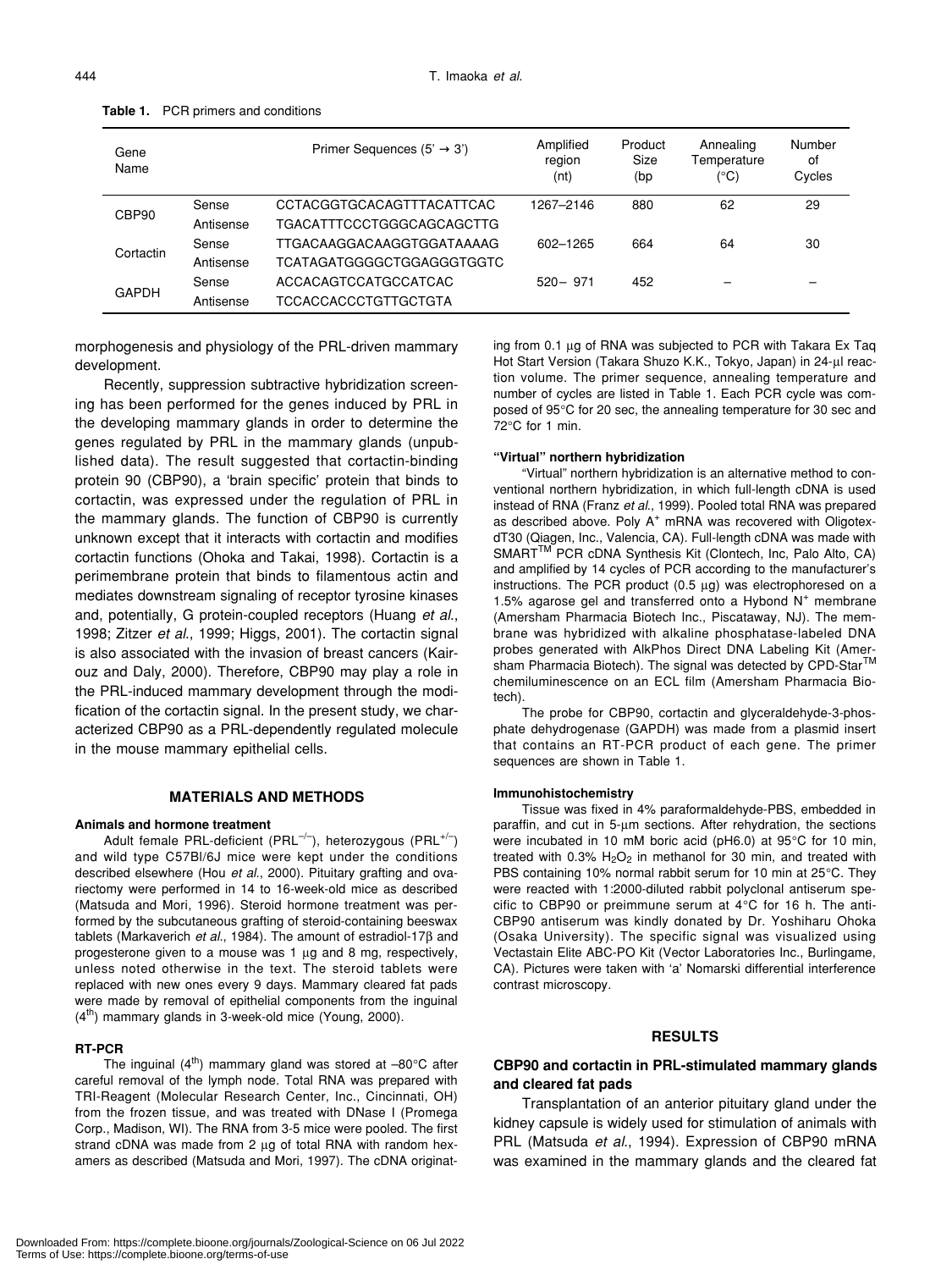pads in pituitary-grafted wild-type mice by "virtual" northern hybridization (Fig. 1). A major 6 kb product and two minor bands at 4.2 and 2.8 kb were observed in the mammary tissue of pituitary-grafted mice, while the mammary glands before pituitary grafting contained a minimal level of CBP90 mRNA. Though the identity of multiple CBP90 transcripts has never been reported, they may be products of alternative splicing or artifacts of PCR amplification of full-length cDNA. The expression level of CBP90 was undetectable in the cleared fat pads, even after pituitary grafting. The signal from CBP90 appeared to be reduced by the longer (36 days) treatment with the pituitary graft. However, GAPDH signal was also weaker in this sample, probably due to an artifact on loading sample or due to the great increase in milk protein cDNA in the sample. β-Casein and whey acid protein gene expression was induced slightly by 9 days, and markedly by 36 days of pituitary grafting (data not shown).

Cortactin mRNA expression was also examined in the mammary glands and cleared fat pads in pituitary-grafted mice by "virtual" northern hybridization and RT-PCR. Unlike



**Fig. 1.** Expression of mRNA for CBP90 and cortactin in the mammary glands and cleared fat pads in pituitary-grafted wild-type mice. PCR-amplified full-length cDNA from the cleared fat pads (left two lanes) and mammary glands (right three lanes) from 14 to 16-weekold wild-type mice after pituitary grafting was subjected to PCR (for determination of cortactin isoforms) or "virtual" northern analysis (for CBP90, cortactin and GAPDH). The numbers at the top show the days after pituitary grafting. The upper left lane indicates molecular size markers (λ-DNA digested with *Eco*R I and *Hin*d III). The lower middle panel shows the ethidium bromide staining of PCR products for cortactin isoforms A (664 bp), B (550 bp) and C (452 bp). CFP, cleared fat pad.

CBP90, cortactin was constitutively expressed both in the cleared fat pads and in the mammary glands during the pituitary graft-induced lobuloalveolar development. The 36-day treatment appeared to increase the gene expression modestly. Examination by RT-PCR revealed that, among 3 types of cortactin, which differ in the number of cortactin repeats, the shortest cortactin C isoform was dominant in the mammary glands.

# **Hormonal control of the mammary alveolar development and expression of CBP90**

The effects of estrogen, progesterone and PRL on mammary CBP90 expression was examined during the lobuloalveolar development in  $PRL^{-/-}$  mice. Adult female virgin mice were ovariectomized, and two weeks later they were treated with various combinations of PRL (by pituitary grafting), estradiol-17β and/or progesterone for 9 days as shown



**Fig. 2.** Effects of pituitary grafting, estrogen and progesterone on the mammary CBP90 gene expression in PRL-deficient mice. Mammary expression of CBP90 mRNA was examined by RT-PCR in 14 to 16-week-old female virgin mice treated with various combination of hormones. (A) Effects of hormones on mammary CBP90 expression during the lobuloalveolar development. Two weeks after ovariectomy (ovx), mice were treated with combinations of pituitary grafting (pitgr), estradiol-17β (E2) and progesterone (P4) as indicated above the lanes. Nine days later, mammary expression of CBP90 mRNA was examined. Lane 1 is the heterozygous ( $PRL^{+/-}$ ) control, and the others are from  $PRL^{-/-}$  mice. Occurrence of alveolar bud development is indicated at the bottom (buds). (B) Effects of hormones on the maintenance of mammary CBP90 expression. Mice were pretreated with pituitary grafting for 18 days to induce mammary alveolar bud formation and CBP90 expression. Then they were treated with combinations of ovariectomy, estradiol-17β and progesterone as indicated above the lanes. Alternatively, in a group of mice (lane 3), the elevated PRL level was restored by excising the ectopically grafted pituitary gland (pitgr +:-). Eighteen days later, mammary expression of CBP90 mRNA was examined.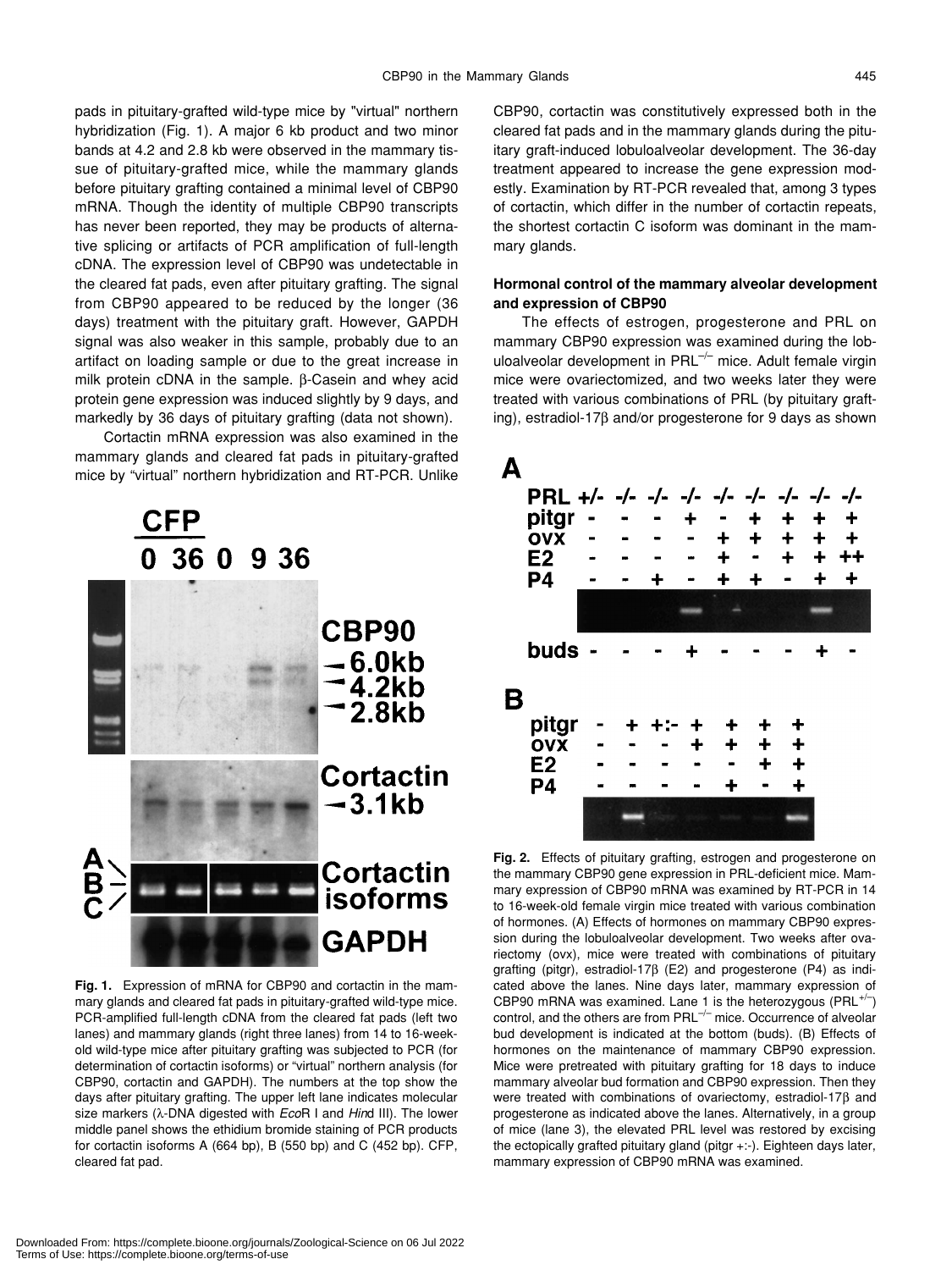in Fig. 2A. Since progesterone is secreted from the ovary upon PRL stimulation, it has a potential to mediate the systemic action of PRL. As a result, progesterone treatment alone or a normal level of PRL in the wild-type mice failed to induce the mammary CBP90 expression, which confirms the importance of a high level of circulating PRL. In ovariec-



**Fig. 3.** Expression of CBP90 protein in the mammary glands. Fourteen to 16-week-old virgin female wild-type mice were transplanted with pituitary glands and killed after 36 days. Distribution of CBP90 was examined by immunostaining of the mammary gland of non-treated (A) and pituitary-grafted (B) mice. Pictures were taken with Nomarski differential interference contrast microscopy. Negative control for panel B using preimmune serum instead of the primary antiserum is shown (C). ab, alveolar bud;  $*$ , duct. Bar = 50  $\mu$ m.

tomized mice, only the group treated with pituitary grafting, estrogen and progesterone expressed a high level of CBP90 mRNA and had alveolar buds. In addition, a high dose (20 µg) of estrogen prevented the gene expression, and also suppressed alveolar bud formation. Thus, PRL, estrogen and progesterone must be supplied appropriately for the mammary glands to express CBP90 mRNA. Correspondingly, the hormonal conditions that allow mammary CBP90 expression were identical to the conditions appropriate for the development of alveolar buds.

The effects of estrogen, progesterone and PRL on the maintenance of mammary CBP90 expression were further examined in previously pituitary-grafted  $PRL^{-/-}$  mice. After 18 days of pituitary grafting, some were ovariectomized and given steroids, and in others the engrafted ectopic pituitary was surgically excised. Finally, the mammary CBP90 expression was examined after 18 additional days (Fig. 2B). Here, expression of mammary CBP90 mRNA was maintained only in the mice with a pituitary graft, estrogen and progesterone. Interestingly, mammary glands of mice treated with both pituitary grafting and progesterone after ovariectomy did not contain detectable CBP90 mRNA, although they were still decorated with alveolar buds. In contrast, sustained treatment with pituitary grafting and estrogen without progesterone after ovariectomy did not maintain alveolar buds or CBP90 expression in the mammary gland.

#### **Distribution of CBP90 protein in the mammary gland**

The distribution of CBP90 in the mammary glands of wild-type mice was examined by immunohistochemistry (Fig. 3). Specific signals for CBP90 were obtained from the mammary epithelium after 36 days of pituitary grafting, especially in luminal epithelium of both the alveolar buds and mammary ducts (Fig. 3B). The ductal signals were weaker than the signals of alveolar buds. The duct epithelium of the mammary glands untreated with pituitary grafting were negative for CBP90 (Fig. 3A), as well as the section stained with preimmune serum (Fig. 3C).

## **DISCUSSION**

PRL-dependent expression of mammary CBP90 was evident in this study, since progesterone, whose secretion is stimulated by PRL, did not induce mammary CBP90 by itself. Estrogen and progesterone were also required for mammary CBP90 expression, as supplement of both estrogen and progesterone was required for the induction of CBP90 expression in the ovariectomized, pituitary-grafted mice, and as PRL-induced CBP90 expression was maintained after ovariectomy only if both estrogen and progesterone were supplemented. Furthermore, CBP90 was expressed especially in the mammary epithelium of alveolar buds. Even though CBP90 expression was not maintained in alveolar buds after estrogen removal from the general circulation, CBP90 expression was achieved only in the presence of ovarian-steroid and PRL levels that were appro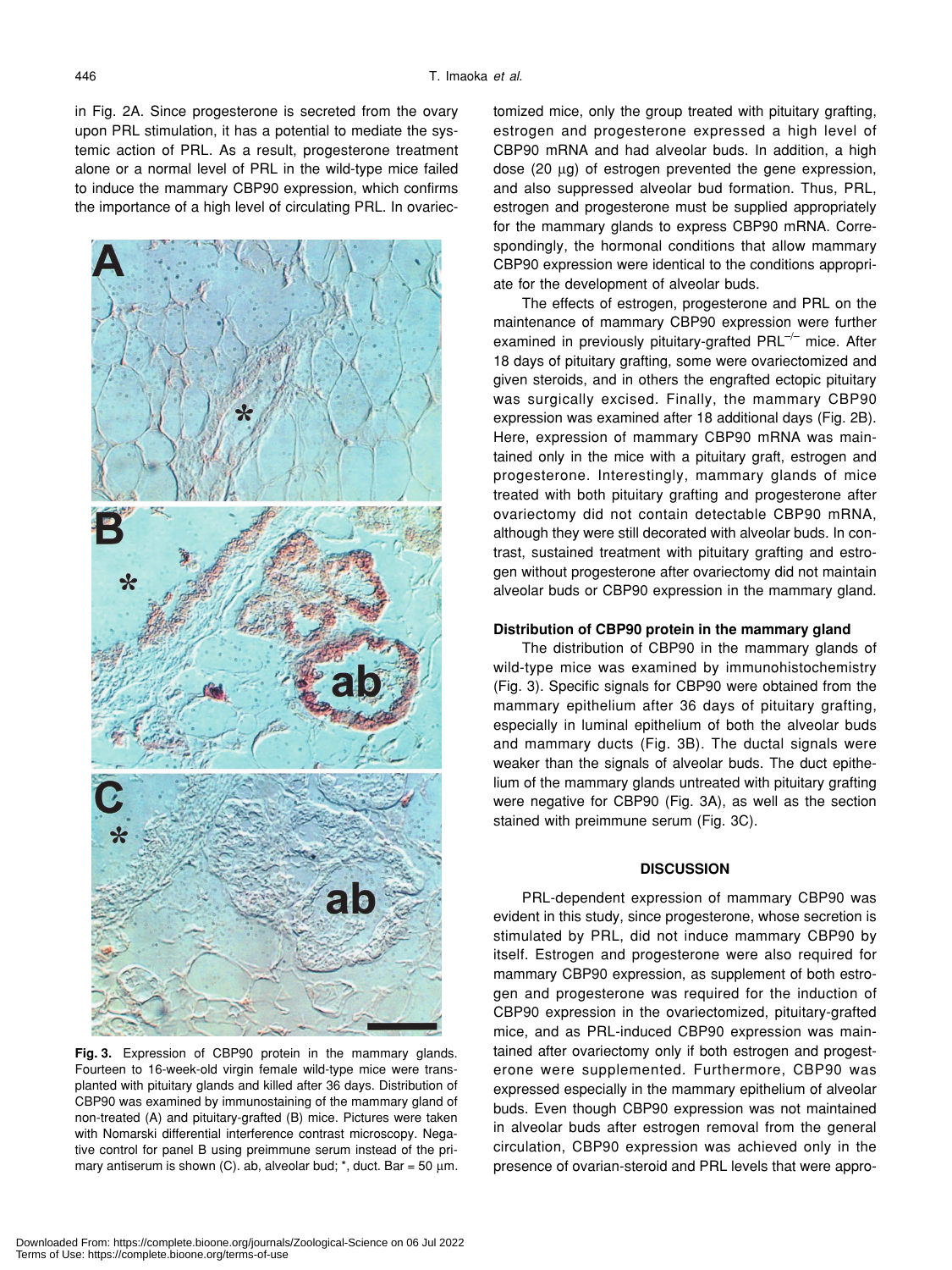priate for the development of mammary alveolar buds. Thus, CBP90 may be a useful marker for the development of alveolar buds.

CBP90 was first characterized by Ohoka and Takai (1998) as a cortactin-binding protein that binds to the src homology 3 (SH3) domain of cortactin through a proline-rich domain in the C-terminal region. So far, the function of the protein is unknown except that it interacts with cortactin and may modify cortactin functions. Cortactin, the product of the EMS1 gene, is a perimembrane signaling protein that binds to filamentous actin and mediates downstream signaling of receptor tyrosine kinases (Huang *et al*., 1998; Higgs, 2001). Cortactin is seen in cell types with actin-based contractile capacity, including myoepithelium (Wu and Montone, 1998) and many other cells including mammary cancer cells (for review, see Weed and Parsons, 2001). The expression of cortactin is increased in some breast carcinomas, and overexpression of the gene modifies the invasive properties of the mammary cells (Kairouz and Daly, 2000). Cortactin also interacts with somatostatin receptor subtype 2 (SSTR2) through cortactin-binding protein 1 (Zitzer *et al*., 1999), while SSTR2 mediates growth inhibitory signal of somatostatin in the mammary cells (Hatzoglou *et al*., 2000). Though it is unknown which cortactin isoform is major in other tissues, the isoform C, which was the major isoform in the mammary gland, is reported to bind to CBP90 (Ohoka and Takai, 1998). These findings suggest that cortactin is involved in the regulation of morphogenesis and growth of the mammary epithelial cells, and imply that CBP90 plays a role in the PRL-induced mammary development through modifying the cortactin function.

CBP90 has been introduced as a brain-specific molecule that is exclusively expressed in the brain. Interestingly, information of mammary expression of traditional 'brain-specific' or 'neuron-specific' marker proteins is being accumulated (*e.g*., Schumacher *et al*., 1994). In fact, a brain-specific type of aldolase was also found in the PRL-stimulated mammary epithelium in our study (unpublished data). Molecular similarities in hormone-stimulated mammary epithelial cells and the brain, together with a similarity on signaling molecules between cells of the mammary tissue and those of the bone during pregnancy and lactation (*i.e*., PTHrP, OPGL, etc.; Dunbar and Wysolmerski, 1999; Fata *et al*., 2000), may be useful to understand the evolutionary history of the mammary glands. On the other hand, hormone-stimulated mammary glands have a much simpler organization than the brain and may provide a good experimental model on studying the function of some 'brain-specific' molecules.

#### **ACKNOWLEDGEMENTS**

We thank Dr. Yoshiharu Ohoka for the generous gift of anti-CBP90 antiserum and Dr. Tetsuhiko Sasaki for permission to use the Nomarski microscope. This study was supported by a grant from NIH (NIDDK) to NDH, and partly by Grants-in-Aid for Encouragement of Young Scientist and Scientific Research on Priority Areas (A) from MEXT, Japan, to MM.

#### **REFERENCES**

- Brisken C, Kaur S, Chavarria TE, Binart N, Sutherland RL, Weinberg RA, Kelly PA, Ormandy CJ (1999) Prolactin controls mammary gland development via direct and indirect mechanisms. Dev Biol 210: 96–106
- Dunbar ME, Wysolmerski JJ (1999) Parathyroid hormone-related protein: a developmental regulatory molecule necessary for mammary gland development. J Mammary Gland Biol Neoplasia 4: 21–34
- Fata JE, Kong YY, Li J, Sasaki T, Irie-Sasaki J, Moorehead RA, Elliott R, Scully S, Voura EB, Lacey DL, Boyle WJ, Khokha R, Penninger JM (2000) The osteoclast differentiation factor osteoprotegerin-ligand is essential for mammary gland development. Cell 103: 41–50
- Franz O, Bruchhaus I, Roeder T (1999) Verification of differential gene transcription using virtual northern blotting. Nucleic Acids Res 27: e3
- Gorska AE, Joseph H, Derynck R, Moses HL, Serra R (1998) Dominant-negative interference of the transforming growth factor-β type II receptor in mammary gland epithelium results in alveolar hyperplasia and differentiation in virgin mice. Cell Growth Differ 9: 229–238
- Hatzoglou A, Bakogeorgou E, Kampa M, Panagiotou S, Martin PM, Loukas S, Castanas E (2000) Somatostatin and opioid receptors in mammary tissue. Role in cancer cell growth. Adv Exp Med Biol 480: 55–63
- Higgs H (2001) Branching out: cortactin stabilizes actin networks generated by the Arp2/3 complex. Trends Biochem Sci 26: 219
- Horseman ND, Zhao W, Montecino-Rodriguez E, Tanaka M, Nakashima K, Engle SJ, Smith F, Markoff E, Dorshkind K (1997) Defective mammopoiesis, but normal hematopoiesis, in mice with a targeted disruption of the prolactin gene. EMBO J 16: 6926–6935
- Horseman ND (1999) Prolactin and mammary gland development. J Mammary Gland Biol Neoplasia 4: 79–88
- Hou Z, Bailey JP, Vomachka AV, Matsuda M, Lockefeer JA, and Horseman ND (2000) Glycosylation-dependent cell adhesion molecule 1 (GlyCAM 1) is induced by prolactin and suppressed by progesterone in mammary epithelium. Endocrinology 141: 4278–4283
- Huang C, Liu J, Haudenschild CC, Zhan X (1998) The role of tyrosine phosphorylation of cortactin in the locomotion of endothelial cells. J Biol Chem 273: 25770–25776
- Kairouz R, Daly RJ (2000) Tyrosine kinase signalling in the breast cancer: modulation of tyrosine kinase signalling in human breast cancer through altered expression of signalling intermediates. Breast Cancer Res 2: 197–202
- Markaverich BM, Roberts RR, Alejandro M, Clark JH (1984) The effect of low dose continuous exposure to estradiol on the estrogen receptor (type I) and nuclear type II sites. Endocrinol 114: 814–820
- Matsuda M, Mori T, Park MK, Yanaihara N, Kawashima S (1994) Enhanced cell proliferation by hyperprolactinemia in both exocrine and endocrine pancreas in mice. Eur J Endocrinol 130: 187–194
- Matsuda M, Mori T (1996) Effects of estrogen on hyperprolactinemia-induced glucose intolerance in SHN mice. Proc Soc Exp Biol Med 212: 243–247
- Matsuda M, Mori T (1997) Effects of hormones on the expression of prolactin receptor messenger ribonucleic acids in pancreatic islets in adult female mice in vitro. Zool Sci 14: 159–165
- Ohoka Y, Takai Y (1998) Isolation and characterization of cortactin isoforms and a novel cortactin-binding protein, CBP90. Genes Cells 3: 603–612
- Schumacher U, Mitchell BS, Kaiserling E (1994) The neuronal